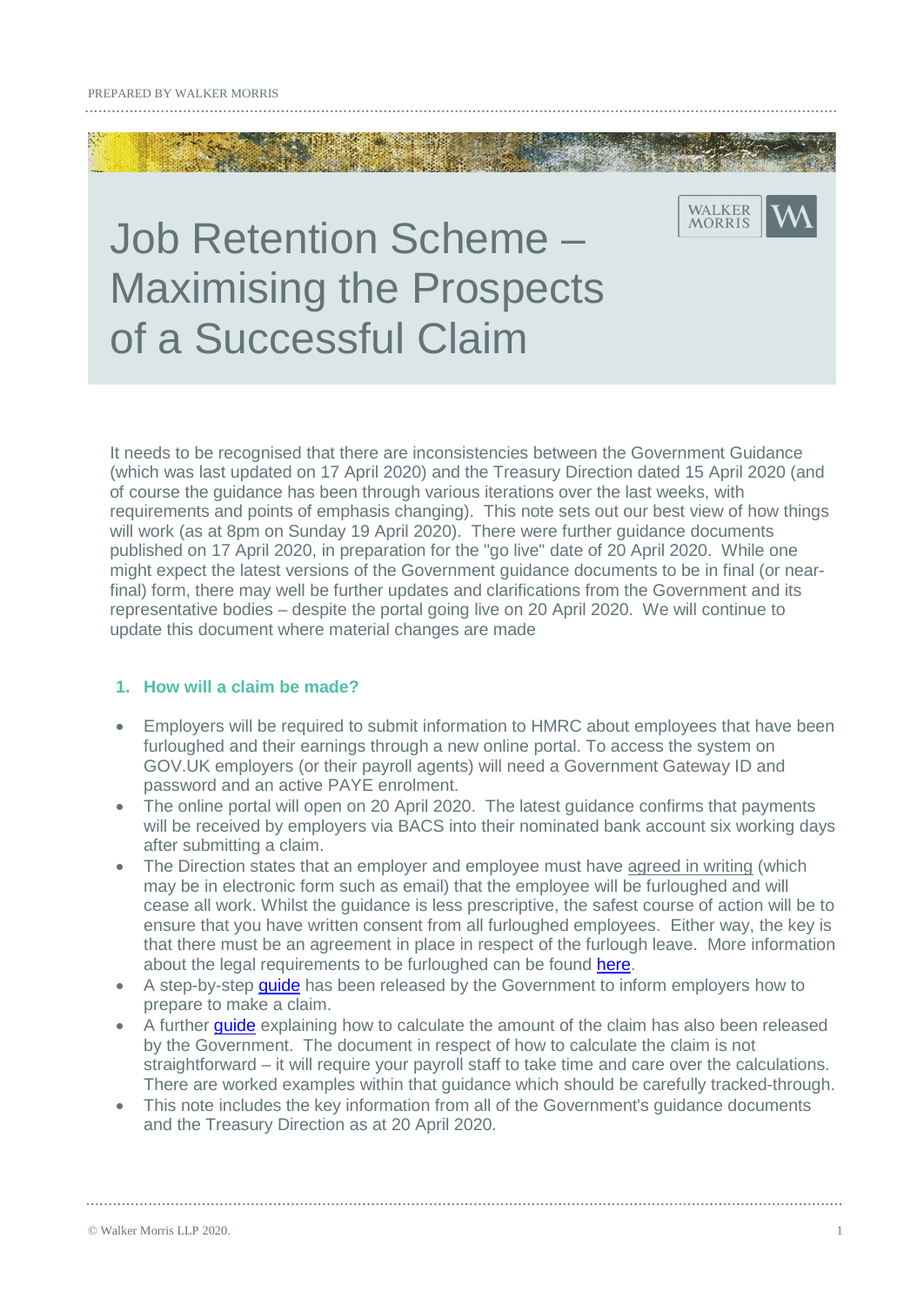#### **2. Who can be included in a claim?**

- Claims can be made by all UK employers that have created and started a PAYE payroll scheme on or before 19 March 2020, have enrolled for PAYE online and have a UK bank account.
- Claims can be made in respect of individuals who were on the PAYE payroll on or before 19 March 2020, and who were notified to HMRC on a real time information ("RTI") submission on or before 19 March 2020 (i.e. an RTI submission notifying payment in respect of that employee to HMRC must have been made on or before 19 March 2020). This includes full-time and part-time employees and individuals on flexible or zero-hour contracts. In order to be eligible, individual employees must be furloughed for a minimum period of 3 consecutive weeks.
- Claims can only be made for employees who have been furloughed, i.e. those who have been "placed on a leave of absence" and who do not undertake any work for or on behalf of their employer or any associated or linked employer (including providing services or generating revenue), but who have been kept on payroll.

| <b>Included</b>                                                                                                                                                                                                                                                                                                                                                                                                                                                                                                     | <b>Excluded</b>                                                                                                                                                                                                                                               |
|---------------------------------------------------------------------------------------------------------------------------------------------------------------------------------------------------------------------------------------------------------------------------------------------------------------------------------------------------------------------------------------------------------------------------------------------------------------------------------------------------------------------|---------------------------------------------------------------------------------------------------------------------------------------------------------------------------------------------------------------------------------------------------------------|
| Employees who were on payroll (i.e. notified<br>to HMRC on an RTI submission on or before<br>19 March 2020).<br>Employees who were employed as of 28<br>February 2020 and on payroll and made<br>redundant or stopped working for the<br>employer after that period and prior to 19                                                                                                                                                                                                                                 | Employees who were not on PAYE payroll on 19<br>March 2020 and who were not notified to HMRC<br>on an RTI submission prior to that date (subject<br>to some people who may have been re-hired).<br>Those employees are to be signposted to other<br>benefits. |
| March 2020 can qualify for the scheme, if the<br>employer re-employs them and puts them on<br>furlough. This applies even if the individual is<br>not re-employed until after 19 March 2020.                                                                                                                                                                                                                                                                                                                        |                                                                                                                                                                                                                                                               |
| However, the latest guidance clarifies that if<br>an individual has had multiple employers over<br>the past year, has only worked for one of<br>them at any one time, and is being<br>furloughed by their current employer, a<br>former employer should not re-employ them,<br>put them on furlough and claim their wages<br>through the scheme.                                                                                                                                                                    |                                                                                                                                                                                                                                                               |
| It would seem logical that this only applies to<br>individuals who were made redundant or<br>stopped working as a result of the<br>coronavirus outbreak, and not for any other<br>reason. However, the guidance does not<br>expressly include such a requirement. It is<br>not clear whether any statutory (and<br>contractually enhanced if applicable)<br>redundancy payments or other termination<br>payments will need to be repaid as a<br>condition of the employee being re-hired and<br>placed on furlough. |                                                                                                                                                                                                                                                               |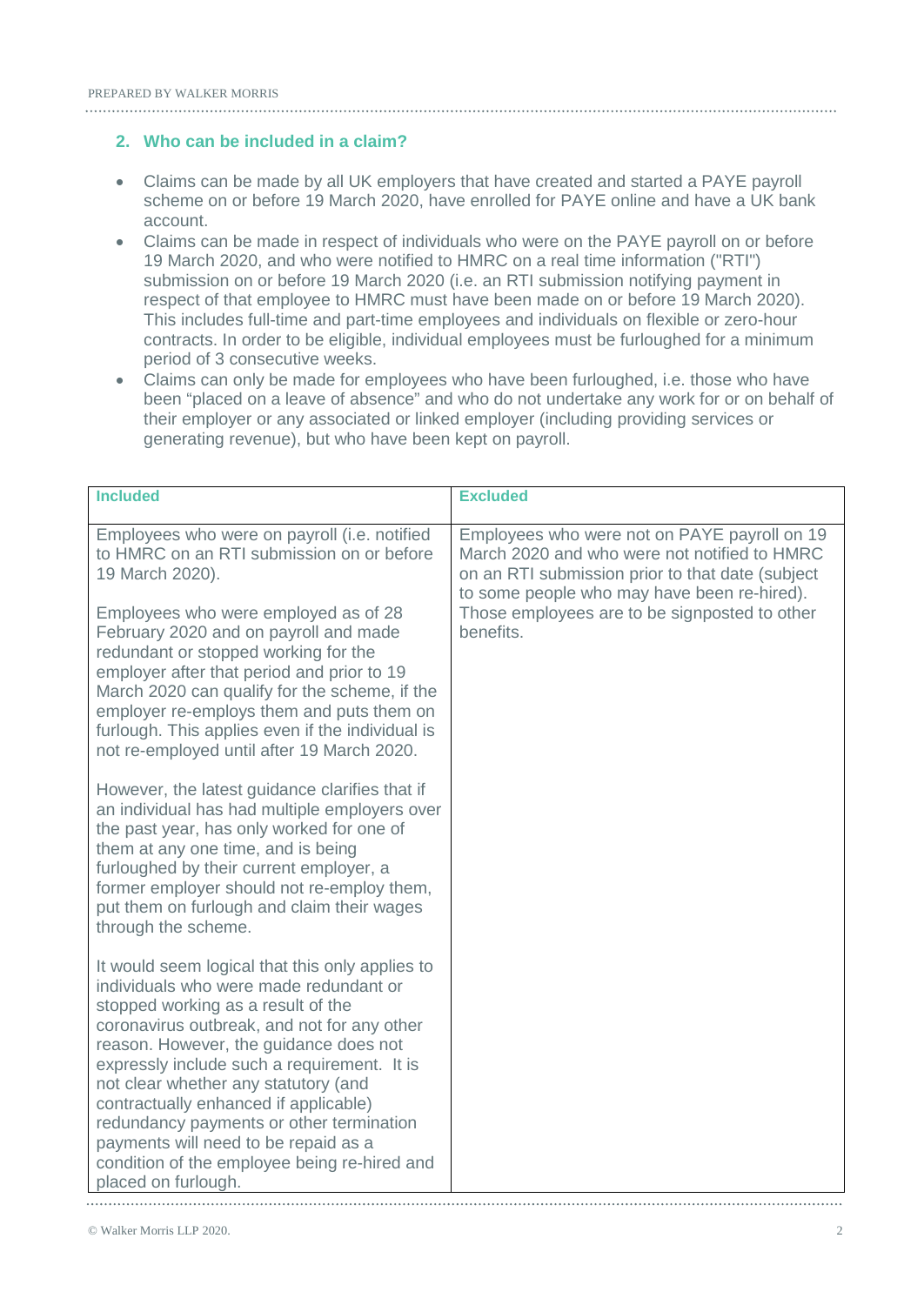| Employees who started unpaid leave after 28<br>February 2020 can be put on furlough<br>instead. They should then be paid at least<br>80% of their regular wages, up to the monthly<br>cap of £2,500. Although the guidance is not<br>clear on this, it is logical that this only applies<br>to individuals who were put on unpaid leave<br>as a result of the coronavirus outbreak, and<br>not for any other reason.                                                                                                                                                | Employees who started unpaid leave on or before<br>28 February 2020 cannot be furloughed until the<br>date on which it was agreed they would return<br>from unpaid leave.                                                                                                                                              |
|---------------------------------------------------------------------------------------------------------------------------------------------------------------------------------------------------------------------------------------------------------------------------------------------------------------------------------------------------------------------------------------------------------------------------------------------------------------------------------------------------------------------------------------------------------------------|------------------------------------------------------------------------------------------------------------------------------------------------------------------------------------------------------------------------------------------------------------------------------------------------------------------------|
| The guidance states that employees on sick<br>leave or self-isolating in line with Government<br>guidance will be able to get SSP (subject to<br>other eligibility conditions). Short-term illness<br>or self-isolation should not be a consideration<br>in deciding whether to furlough an employee,<br>however if an employer wants to furlough an<br>employee for business reasons and they are<br>currently off sick, they can do so. In that case,<br>SSP should cease and the employee would<br>be classed as furloughed according to the<br>latest guidance. | Employees who are working on reduced hours or<br>for reduced pay. Practically, an employer who<br>has already introduced short-time working may<br>wish to bring that arrangement to an end and<br>seek to furlough a proportion of the workforce<br>instead, thereby bringing them within the ambit of<br>the scheme. |
| The guidance also states that employers can<br>decide whether to furlough employees who<br>are shielding or on long-term sick leave.<br>Claims can be made under both the furlough<br>scheme and the separate SSP rebate<br>scheme (under which 2 weeks' SSP per<br>employee can be claimed back) for the same<br>employee, but not for the same period of<br>time.                                                                                                                                                                                                 |                                                                                                                                                                                                                                                                                                                        |
| According to the guidance, if an employee<br>becomes sick whilst furloughed, it is up to the<br>employer to decide whether to move them to<br>SSP or keep them on furlough at their<br>furloughed rate. If the employee is moved to<br>SSP, employers can no longer claim for the<br>furloughed salary but may qualify for the<br>separate rebate of up to 2 weeks SSP. If they<br>remain furloughed, employers will remain<br>eligible for salary costs under the furlough<br>scheme.                                                                              |                                                                                                                                                                                                                                                                                                                        |
| However, the Treasury Direction suggests<br>that where the employer gives the instruction<br>to cease work at a time when SSP is payable<br>or liable to be payable to the employee, the<br>period of furlough cannot commence until the<br>actual or deemed period of SSP has ended.<br>That is so irrespective of whether the<br>employer has claimed SSP. It therefore<br>remains unclear whether an employee who is                                                                                                                                             |                                                                                                                                                                                                                                                                                                                        |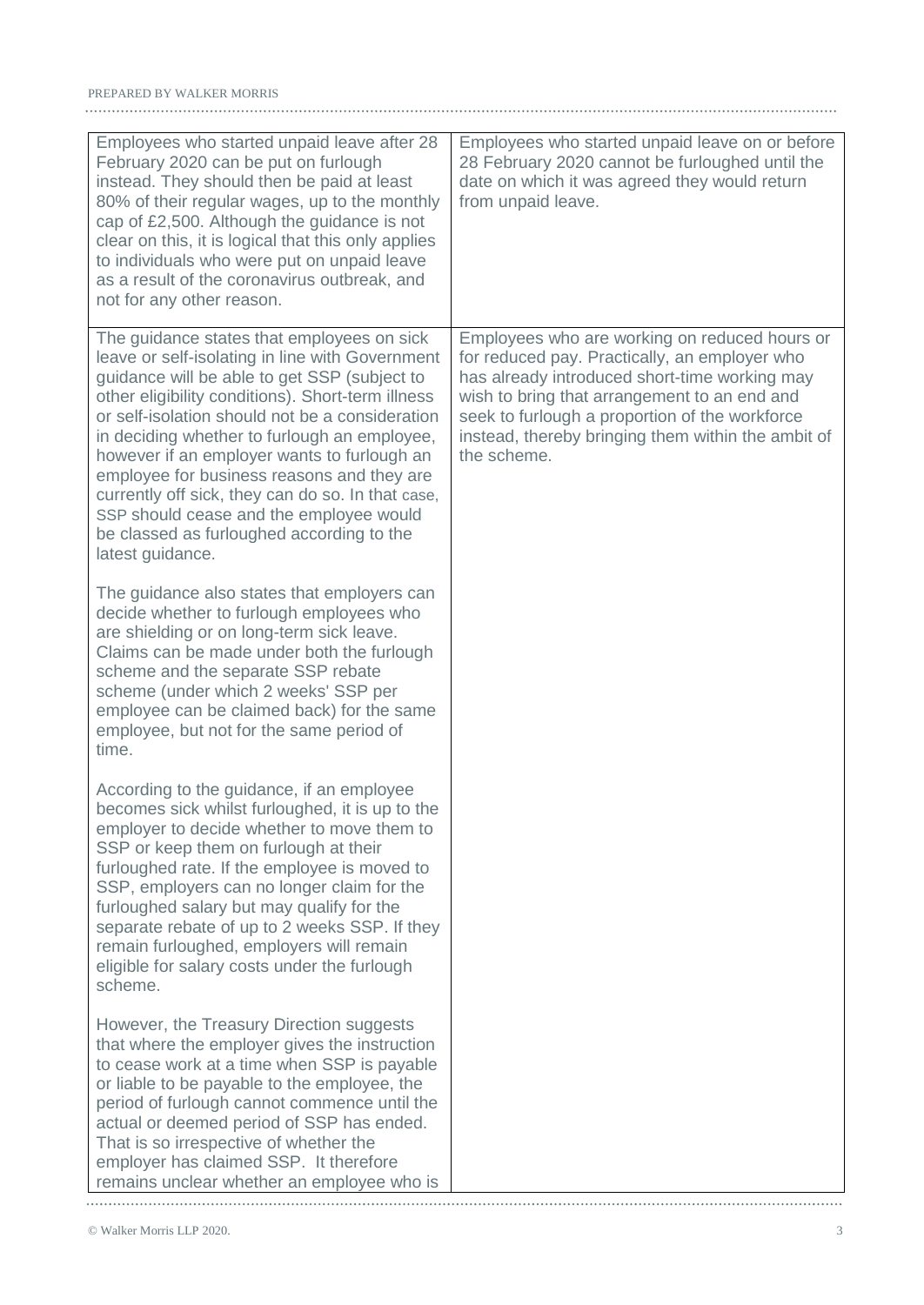| currently off sick and receiving or eligible for<br>SSP can be put on furlough.                                                                                                                                                                                                                                                                                                                    |  |
|----------------------------------------------------------------------------------------------------------------------------------------------------------------------------------------------------------------------------------------------------------------------------------------------------------------------------------------------------------------------------------------------------|--|
| Employees who are shielding (or are required<br>to stay at home because a person in their<br>household is shielding) in line with public<br>health guidance can be placed on furlough.<br>Previous versions of the guidance contained<br>the condition that such individuals would<br>otherwise be made redundant, however this<br>stipulation has been removed.                                   |  |
| Employees who are unable to work because<br>they have caring responsibilities resulting<br>from coronavirus can be furloughed. There<br>does not appear to be any additional<br>requirement for a business case for<br>redundancy for this category.                                                                                                                                               |  |
| Employees on maternity, paternity, adoption<br>or shared parental leave will receive the<br>normal statutory payments if eligible, and will<br>not ordinarily be eligible for furlough during<br>the period of such payments. However, if<br>they also have an enhanced contractual<br>entitlement, they can be furloughed and the<br>employer can claim the enhancement back<br>under the scheme. |  |
| Claims under the scheme for employees<br>furloughed on return from such statutory<br>leave should be calculated on their normal<br>gross salary, not the pay they received whilst<br>on statutory leave.                                                                                                                                                                                           |  |
| Foreign nationals working in the UK on all<br>categories of visas can be included (grants<br>under the scheme are not counted as<br>"access to public funds" which is generally<br>prohibited for such individuals).                                                                                                                                                                               |  |
| Employees who TUPE to a new employer<br>after 19 March 2020 can be furloughed and<br>claimed for under the scheme.                                                                                                                                                                                                                                                                                 |  |
| Employees on fixed term contacts can be<br>furloughed; their contracts can be renewed or<br>extended during the furlough period without<br>breaking the terms of the scheme.                                                                                                                                                                                                                       |  |
| In addition to employees, the following can be<br>furloughed, provided they are paid via PAYE:<br>office holders (including company                                                                                                                                                                                                                                                                |  |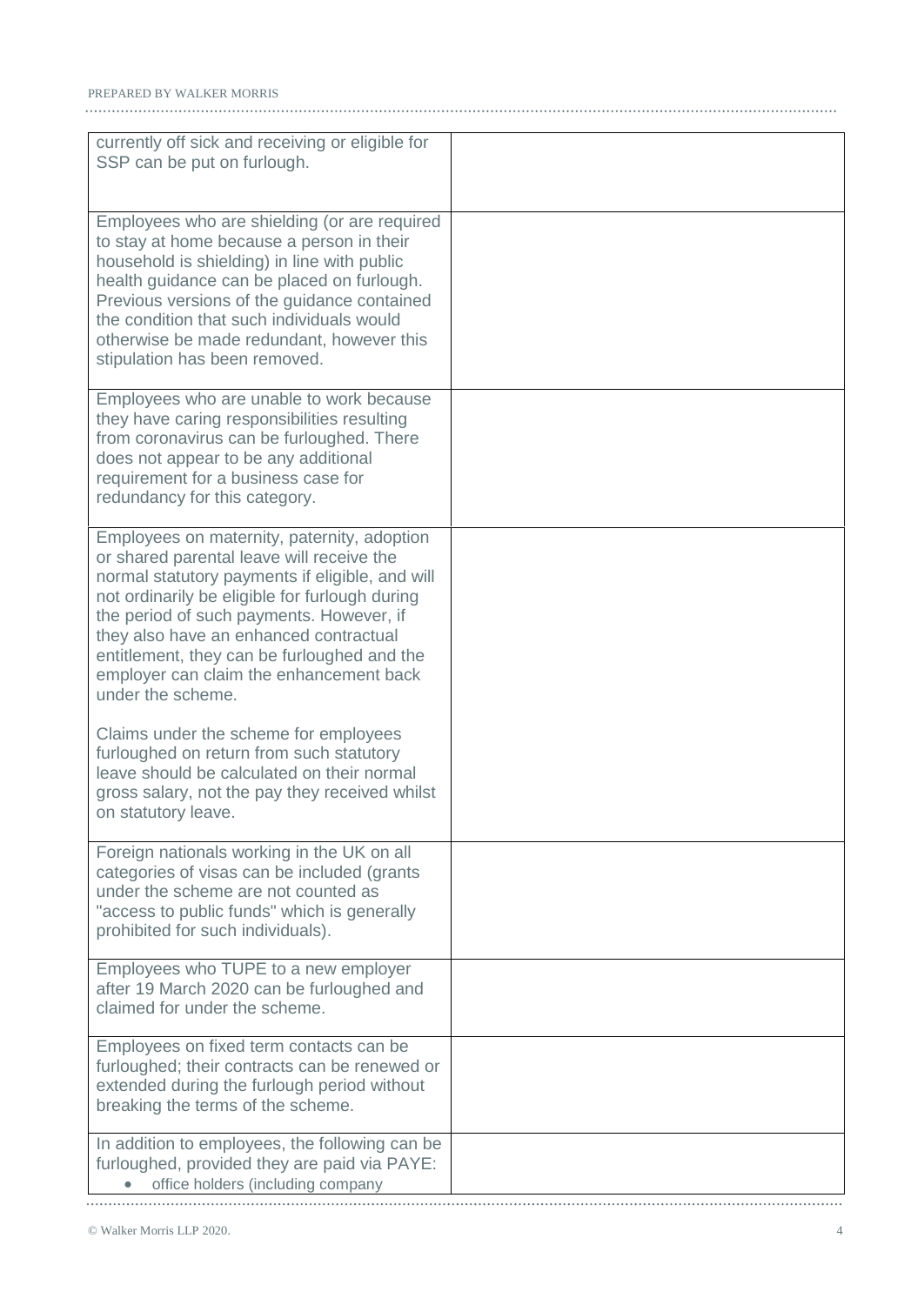| directors and salaried individuals who are<br>directors of their own personal service<br>company);<br>salaried members of limited liability<br>$\bullet$<br>partnerships;<br>agency workers; and<br>$\bullet$<br>"limb (b) workers".<br>$\bullet$    |  |
|------------------------------------------------------------------------------------------------------------------------------------------------------------------------------------------------------------------------------------------------------|--|
| Agency workers will need to be furloughed by<br>the agency (or umbrella company) they are<br>engaged by, but the guidance suggests that it<br>would be advisable for the agency to discuss<br>the need to furlough with any end clients<br>involved. |  |
| Apprentices can also be furloughed and can<br>continue to train whilst furloughed, subject to<br>meeting appropriate minimum wage<br>requirements.                                                                                                   |  |

### **3. What costs will be recoverable?**

 Employers can claim the lower of 80% of a furloughed employee's gross regular wage, or £2,500 a month, plus the associated Employer National Insurance contributions and minimum automatic enrolment employer pension contributions (i.e. 3%) on that subsidised wage.

| For full-time and part-time salaried employees                                                                                                                                                                                                                                                                                                             | For employees whose pay varies                                                                                                                                                                                                                                                                                          |
|------------------------------------------------------------------------------------------------------------------------------------------------------------------------------------------------------------------------------------------------------------------------------------------------------------------------------------------------------------|-------------------------------------------------------------------------------------------------------------------------------------------------------------------------------------------------------------------------------------------------------------------------------------------------------------------------|
| The employee's actual salary before tax in<br>their last pay period prior to 19 March 2020<br>should be used to calculate the 80%.                                                                                                                                                                                                                         | If the employee has been employed for a full<br>twelve months prior to the claim, the employer<br>can claim for the higher of either:                                                                                                                                                                                   |
| This suggests that any subsequent pay rises,<br>including the increases to National Minimum<br>Wage from 1 April 2020, do not need to be<br>included in the calculation.                                                                                                                                                                                   | the same month's earning<br>from<br>the<br>previous year; or<br>average monthly earnings from the 2019-<br>20 tax year                                                                                                                                                                                                  |
| However, if an employer has already<br>calculated their first claim based on the<br>employee's salary as at 28 February 2020<br>based on the advice in previous versions of<br>the guidance, and this differs from the salary<br>in the last pay period prior to 19 March 2020,<br>they can choose to still use that calculation<br>for their first claim. | If the employee has been employed for less than<br>a year, the employer can claim for an average of<br>their monthly earnings since they started work<br>until the date they are furloughed. If the employee<br>has been employed for less than a month, a pro-<br>rata for their earnings so far can be used to claim. |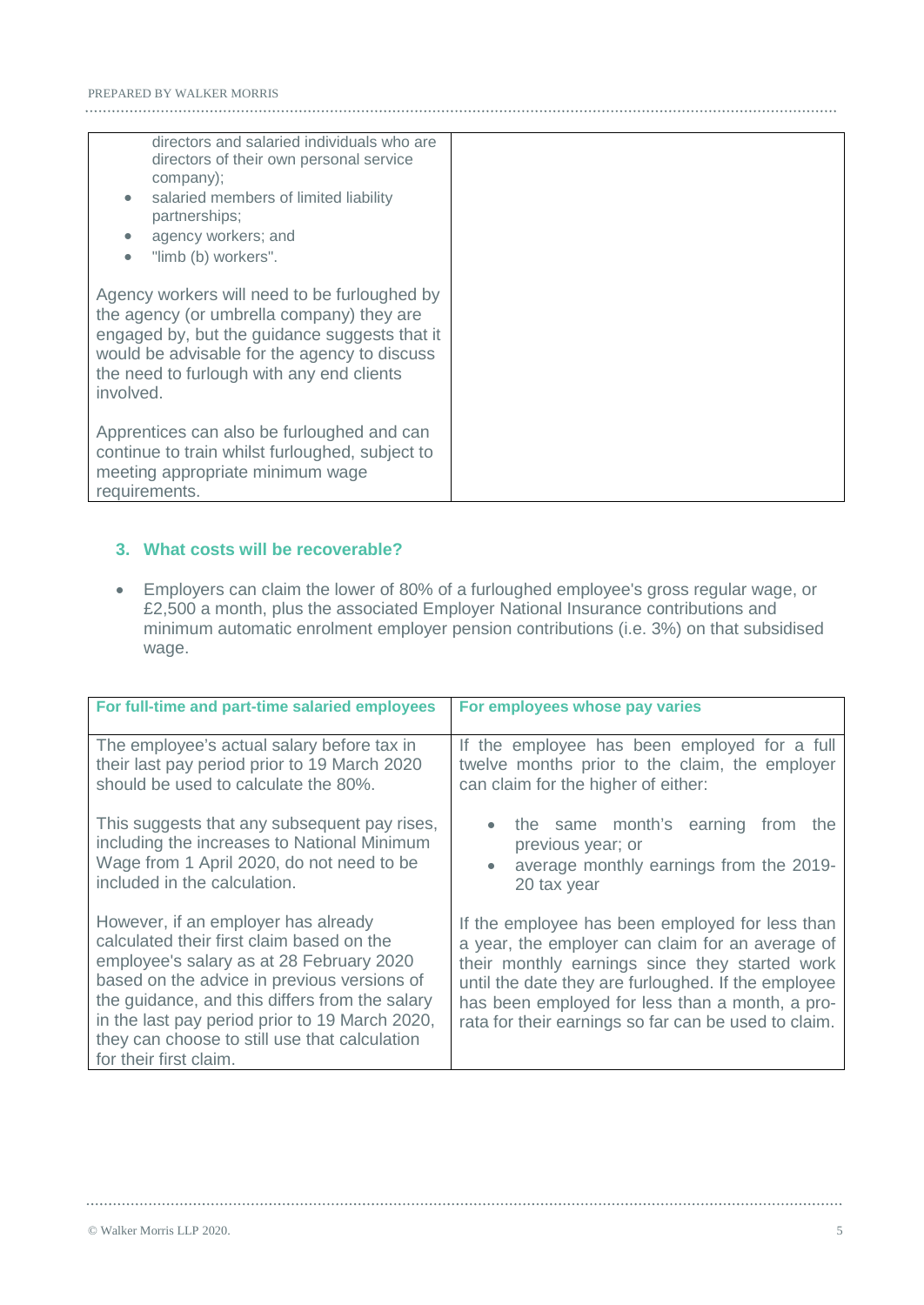- The guidance clarifies that any "regular payments" that an employer is obliged to pay employees can also be claimed, including wages, past overtime, fees and compulsory commission payments. This appears to apply to both salaried workers and those who have variable pay.
- The following costs are **not** recoverable under the scheme: payments that are conditional, discretionary bonuses (including tips), discretionary commission payments, non-cash payments, benefits in kind, and benefits provided through salary sacrifice schemes (including pension contributions). Where the employer provides such benefits to furloughed employees, these should be in addition to the wages that are recoverable under the terms of the scheme.
- The guidance clarifies that employees are only entitled to the national minimum wage, national living wage or apprentice minimum wage for the hours they are working. Therefore furloughed workers, who are not working, can be paid the lower of 80% of their salary or £2,500 even if, based on their usual working hours, this would be below their appropriate minimum wage. However, any time that is spent undertaking training should be paid at the appropriate minimum rate (taking into account the increase in minimum wage rates from 1 April 2020). Clearly caution should be exercised so that training doesn't become seen as work.
- Claims should be made using the amounts in the payroll either "shortly before or during running payroll". If appropriate, workers' wages should be reduced to 80% of their salary within the payroll before they are paid, as the adjustment will not be made by HMRC.
- Once the employer has worked out how much of an employee's salary they can claim for, they must then work out the amount of Employer National Insurance Contributions and minimum automatic enrolment employer pension contributions they are entitled to claim. Guidance on how these should be calculated and working examples can be found here: [https://www.gov.uk/guidance/work-out-80-of-your-employees-wages-to-claim-through-the](https://www.gov.uk/guidance/work-out-80-of-your-employees-wages-to-claim-through-the-coronavirus-job-retention-scheme)[coronavirus-job-retention-scheme](https://www.gov.uk/guidance/work-out-80-of-your-employees-wages-to-claim-through-the-coronavirus-job-retention-scheme) and the Treasury Direction also contains the relevant rules, which can be found here:

[https://assets.publishing.service.gov.uk/government/uploads/system/uploads/attachment\\_d](https://assets.publishing.service.gov.uk/government/uploads/system/uploads/attachment_data/file/879484/200414_CJRS_DIRECTION_-_33_FINAL_Signed.pdf) ata/file/879484/200414\_CJRS\_DIRECTION - 33\_FINAL\_Signed.pdf.

- Employees will still pay taxes in the usual way out of the wages they receive (including employee automatic pension contributions).
- Guidance now confirms that holiday can be taken while an employee is on furlough leave, but that it must be paid in line with the usual rules in the Working Time Regulations – as such, even if you have agreed to reduce wages during the furlough period, any days taken as holidays must be paid at the employee's usual rate of pay. This means that employers would need to "top-up" any holiday days but would not be able to claim the amount toppedup through the scheme. However, it should be noted that the government has reserved the right to amend its position in respect of holiday pay and furlough due to the unprecedented situation.

#### **4. What evidence/information will be required?**

- The guidance states that in order to claim, employers will need:
	- o their employer PAYE scheme reference number;
	- o the number of employees being furloughed;
	- o the dates the employees have been furloughed to and from;
	- o National Insurance Numbers for the furloughed employees;
	- o names of the furloughed employees;
	- o payroll / employee numbers for the furloughed employees (optional);
	- o their Self Assessment Unique Taxpayer Reference or Corporation Tax Unique Taxpayer Reference or Company Registration Number;
	- o the claim period (start and end date);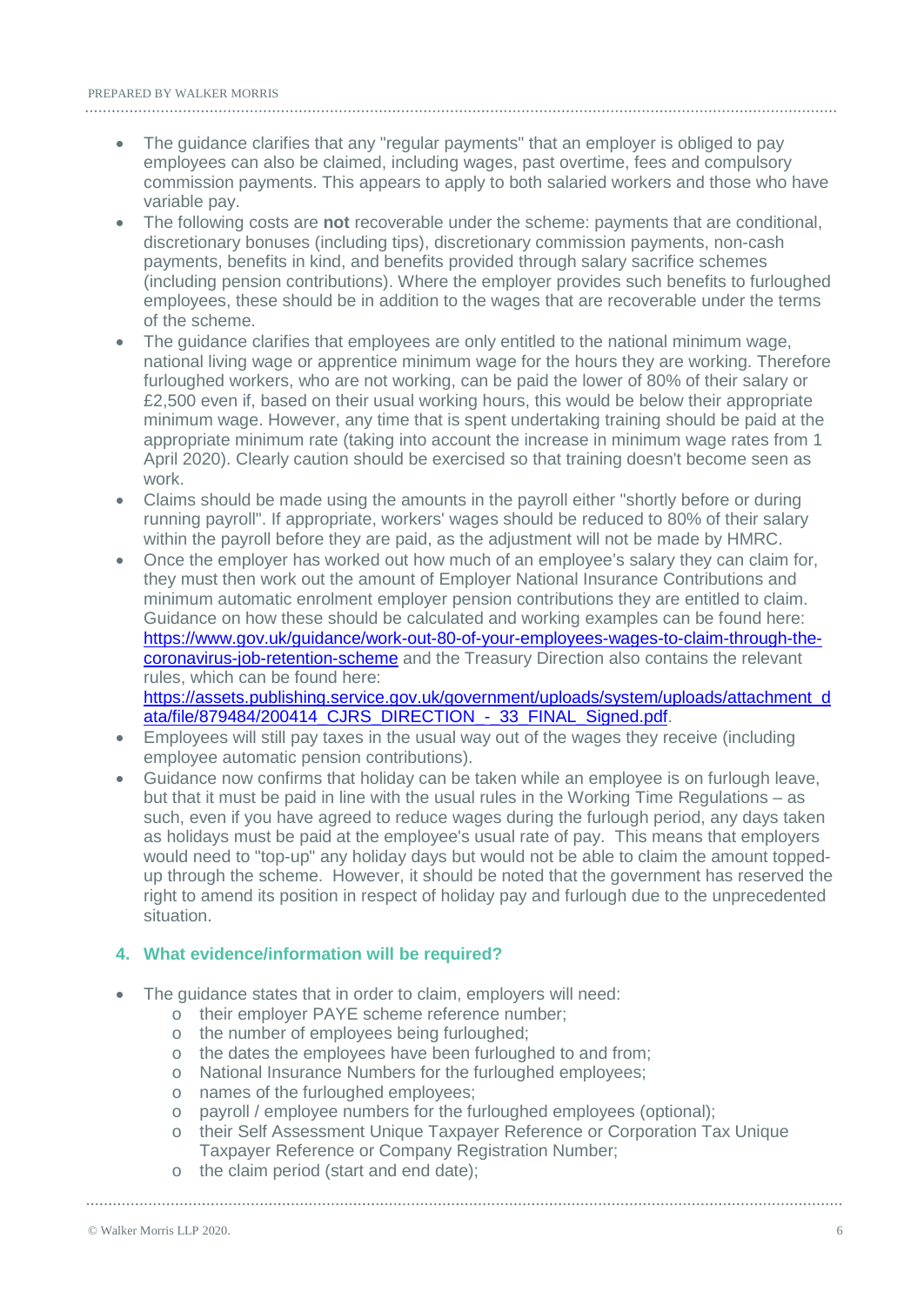- o amount claimed (per the minimum length of furloughing of 3 consecutive weeks);
- o their registered name and address;
- o their bank account number and sort code;
- o their contact name; and
- o their phone number.
- They will also need to calculate the amount they are claiming (see above "*What costs will be recoverable?*").
- If an employer has fewer than 100 furloughed staff, they will be asked to enter details of each employee they are claiming for directly into the system - this will include their name, National Insurance number, claim period and claim amount, and payroll/employee number (optional).
- If an employer has 100 or more furloughed staff, they will be asked to upload a file with the information rather than input it directly into the system. HMRC will accept the following file types: .xls .xlsx .csv .ods
- The file should include the following information for each furloughed employee: name, National Insurance number, claim period and claim amount, payroll/employee number (optional).
- Employers will need to have all of this information ready before starting to make the claim under the portal, as the session will time-out after 30 minutes and cannot be saved.
- Once employers have submitted the claim, a claim reference number will be provided which must be noted or print-screened (as it will not be subsequently provided to you in an email confirmation).

#### **5. Other relevant information about the claim**

- Employers cannot make more than one claim in respect of a "claim period". The guidance does not offer clarity as to what intervals employers should claim in, save to say that employers should make their claim shortly before or during running payroll and that they must claim for all employees in each period at one time, as changes cannot be made to the claim. As such, it seems that employers who run a monthly payroll on the last day of the month should submit their claim either on or shortly before the last day of the month. [
- Employers should retain all records and calculations in respect of their claims, including records of the amount claimed for each furloughed employee and the period for which each employee is furloughed, for at least five years.
- HMRC cannot provide employees with details of claims made by employers on their behalf, therefore employees should be kept informed and asked not to contact HMRC.
- Where an agent is authorised to act for an employer for PAYE purposes, the agent will be able to make a claim on the employer's behalf. The employer will need to tell the agent which bank account they would like the grant to be paid into. Where an employer uses a file only agent (who files their RTI return but doesn't act on any other matters) the file only agent won't be authorised to make a claim for the employer and the employer will need to make the claim themselves.
- To be eligible for the grant under the scheme, employers must confirm in writing to their employees that they have been furloughed, and the guidance states that a record of this communication must be kept for 5 years. However, please note the requirement for the employee and employer to agree to the furlough and cessation of all work in writing as set out under heading 1 above – this evidence should also be kept for the same period.
- HMRC will check the claim and pay the grant via BACS payment into a UK bank account if the employer is eligible.
- The employer must pay the employee all the grant it receives for their gross pay, no fees can be charged from the money that is granted. Furloughed staff must receive no less than 80% of their reference pay (up to the monthly cap of £2,500).
- Payments received by a business under the scheme must be included as income in the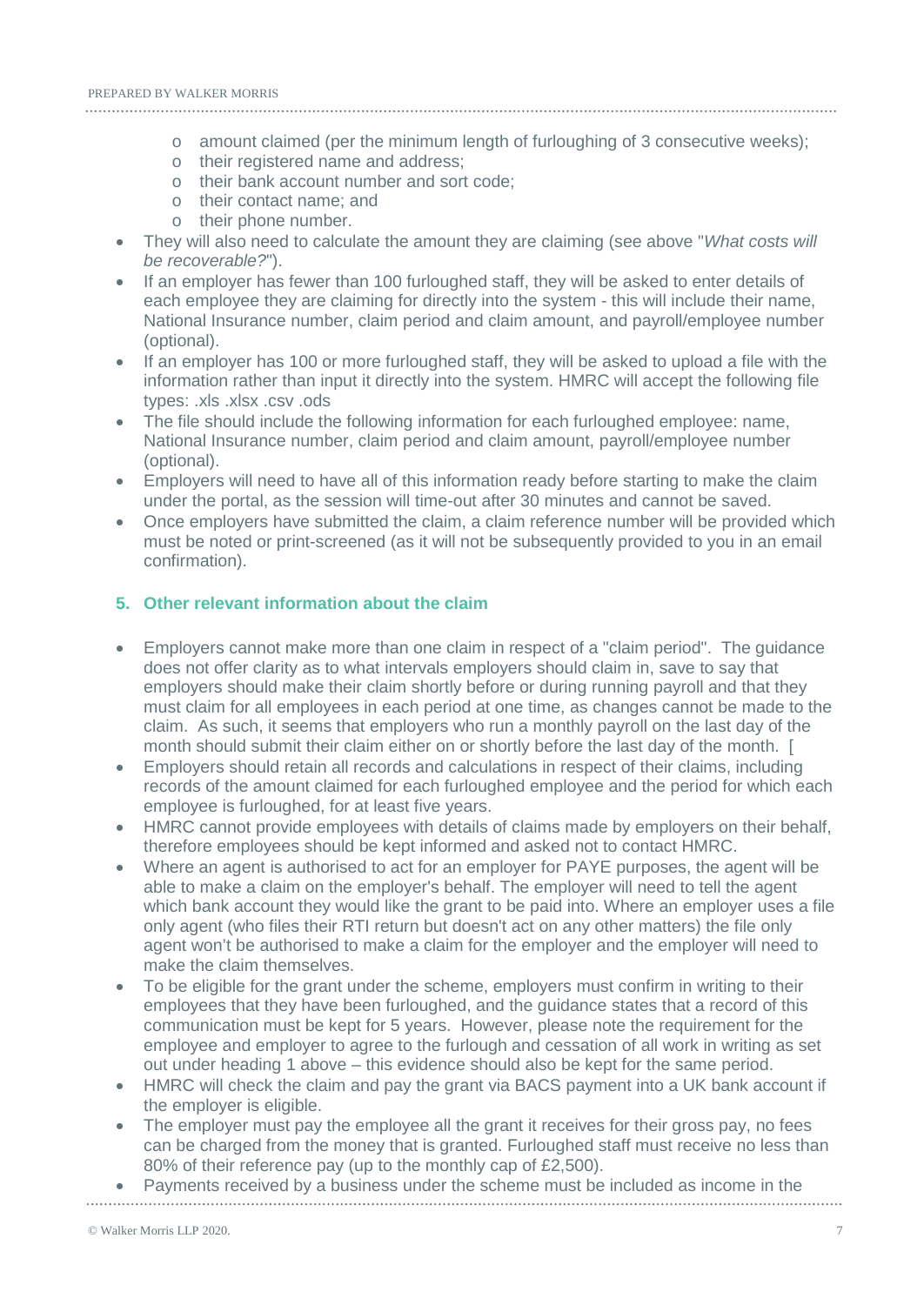business's calculation of its taxable profits for Income Tax and Corporation Tax purposes, in accordance with normal principles.

#### **6. How to mitigate against the risk of a claim being denied (or deemed to be "fraudulent or erroneous")?**

- It seems unlikely that HMRC will be able to undertake a forensic analysis of the circumstances of each employee placed on furlough, however there are suggestions that the initial claim will undergo some element of checking for fraud before it is paid.
- HMRC can ask employers to provide any such information as it may require at any time (whether before or after payment of the claim) to establish entitlement to payment under the scheme.
- The Government has indicated there will be certain safeguards, including a whistleblowing hotline for employees if they are being made to work during furlough. In such instances, claims would not be paid. The employees' guidance expressly encourages employees to report their employers if they suspect they are abusing the scheme.
- Further, the Government can retrospectively audit all aspects of the scheme with scope to claw back fraudulent or erroneous claims. Unofficial reports suggest that they could do this for up to five years. This suggests that the Government does intend to undertake some form of checks made by at least some employers, which could result in repayment on the basis of fraud or error. Fraudulent claims may carry criminal sanctions depending on their severity, according to unofficial reports.
- Although there is currently no guidance on this and no mention of a financial means test, in order to verify that claims have not been made fraudulently or erroneously, the Government may request evidence that a particular business has been adversely affected by the coronavirus outbreak, that it has faced a reduction in demand and therefore work, that some of its employees have been unable to work because of matters associated with the coronavirus outbreak (such as those who are shielding, living with someone shielding or those who have caring responsibilities) if applicable, and/or that its ability to continue meeting salary costs has been compromised.
- Employers therefore ought to keep written records of the following to be prepared in the event that their claim is selected for further scrutiny by the Government, and start collating such evidence now:
	- o Evidence that their business, or part of their business, had to close due to the pandemic;
	- o Their financial situation for the period preceding and during any period of furlough leave, and evidence that any downturn in finances is linked to the coronavirus outbreak;
	- o The business case for furloughing (such as a downturn in the work/particular types of work undertaken by the employer);
	- o If applicable, evidence that certain staff were unable to work due to shielding, living with someone who is shielding or due to caring responsibilities;
	- o The criteria applied to the selection of particular individuals for furlough;
	- o The criteria applied in determining the length of any period of furlough; and
	- o Details of how they have calculated each claim made under the scheme.

#### © Walker Morris LLP 2020. 8